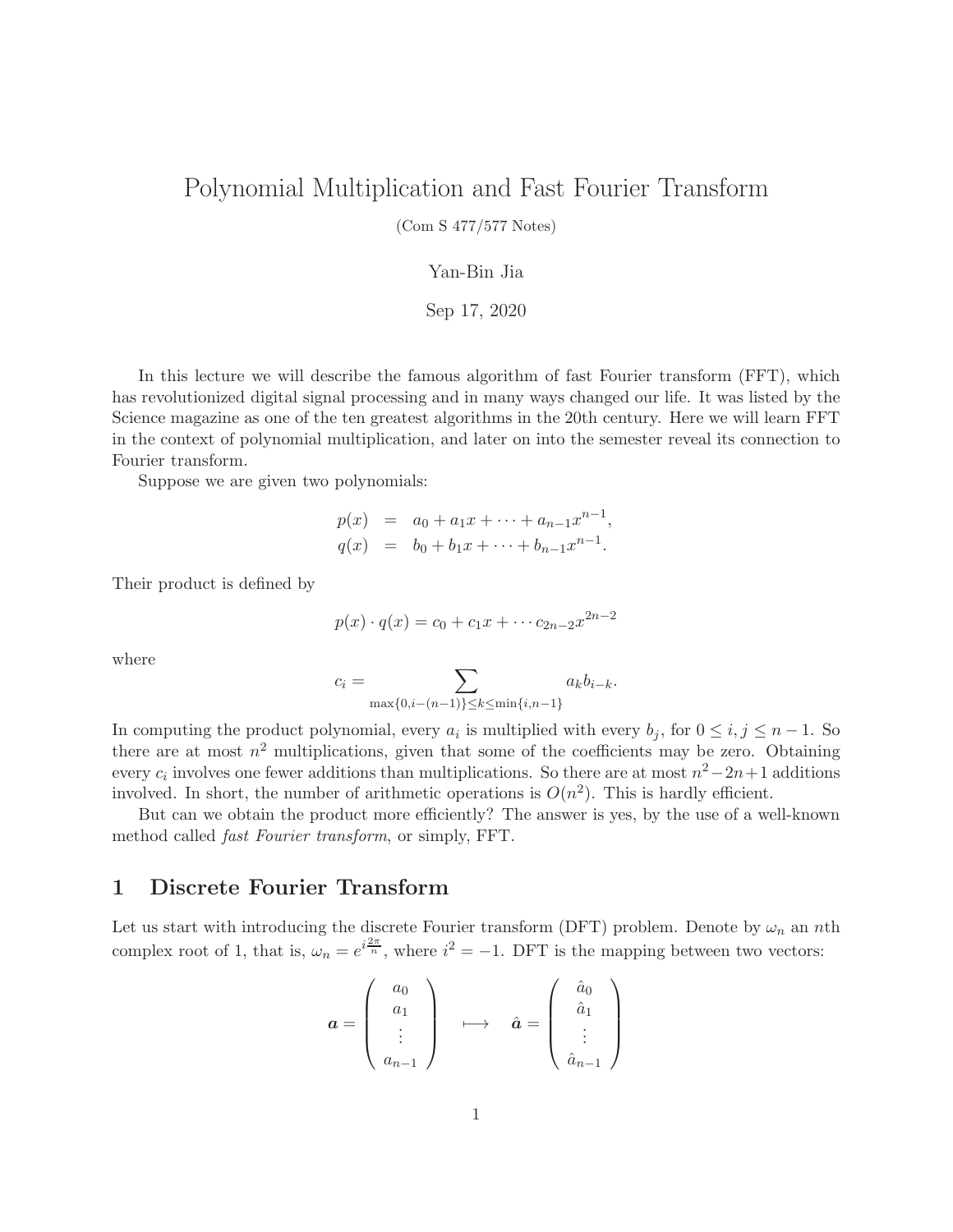such that

$$
\hat{a}_j = \sum_{k=0}^{n-1} a_k \omega_n^{jk}, \qquad j = 0, \dots, n-1.
$$

It can also be written as a matrix equation:

$$
\begin{pmatrix} 1 & 1 & 1 & \cdots & 1 \\ 1 & \omega_n & \omega_n^2 & \cdots & \omega_n^{n-1} \\ \vdots & \vdots & \vdots & \vdots & \vdots \\ 1 & \omega_n^{n-1} & \omega_n^{2(n-1)} & \cdots & \omega_n^{(n-1)^2} \end{pmatrix} \begin{pmatrix} a_0 \\ a_1 \\ \vdots \\ a_{n-1} \end{pmatrix} = \begin{pmatrix} \hat{a}_0 \\ \hat{a}_1 \\ \vdots \\ \hat{a}_{n-1} \end{pmatrix}.
$$

The matrix above is a Vandermonde matrix and denoted by  $V_n$ .

Essentially, DFT evaluates the polynomial

$$
p(x) = a_0 + a_1x + \dots + a_{n-1}x^{n-1}
$$

at *n* points  $\omega_n^0, \omega_n^1, \ldots, \omega_n^{n-1}$ ; in other words,  $\hat{a}_k = p(\omega_n^k)$  for  $0 \leq k \leq n-1$ . From now on we assume that  $n$  is a power of 2. If not, we can always add in higher order terms with zero coefficients  $a_n = a_{n+1} = \cdots = a_{2^{\lceil \log_2 n \rceil} - 1} = 0$ . The powers of  $\omega_n$  are illustrated in the complex plane in the following figure.



The fast Fourier transform algorithm cleverly makes use of the following properties about  $\omega_n$ :

$$
\begin{array}{rcl}\n\omega_n^n & = & 1, \\
\omega_n^{n+k} & = & \omega^k, \\
\omega_n^{\frac{n}{2}} & = & -1, \\
\omega_n^{\frac{n}{2}+k} & = & -\omega_n^k.\n\end{array}
$$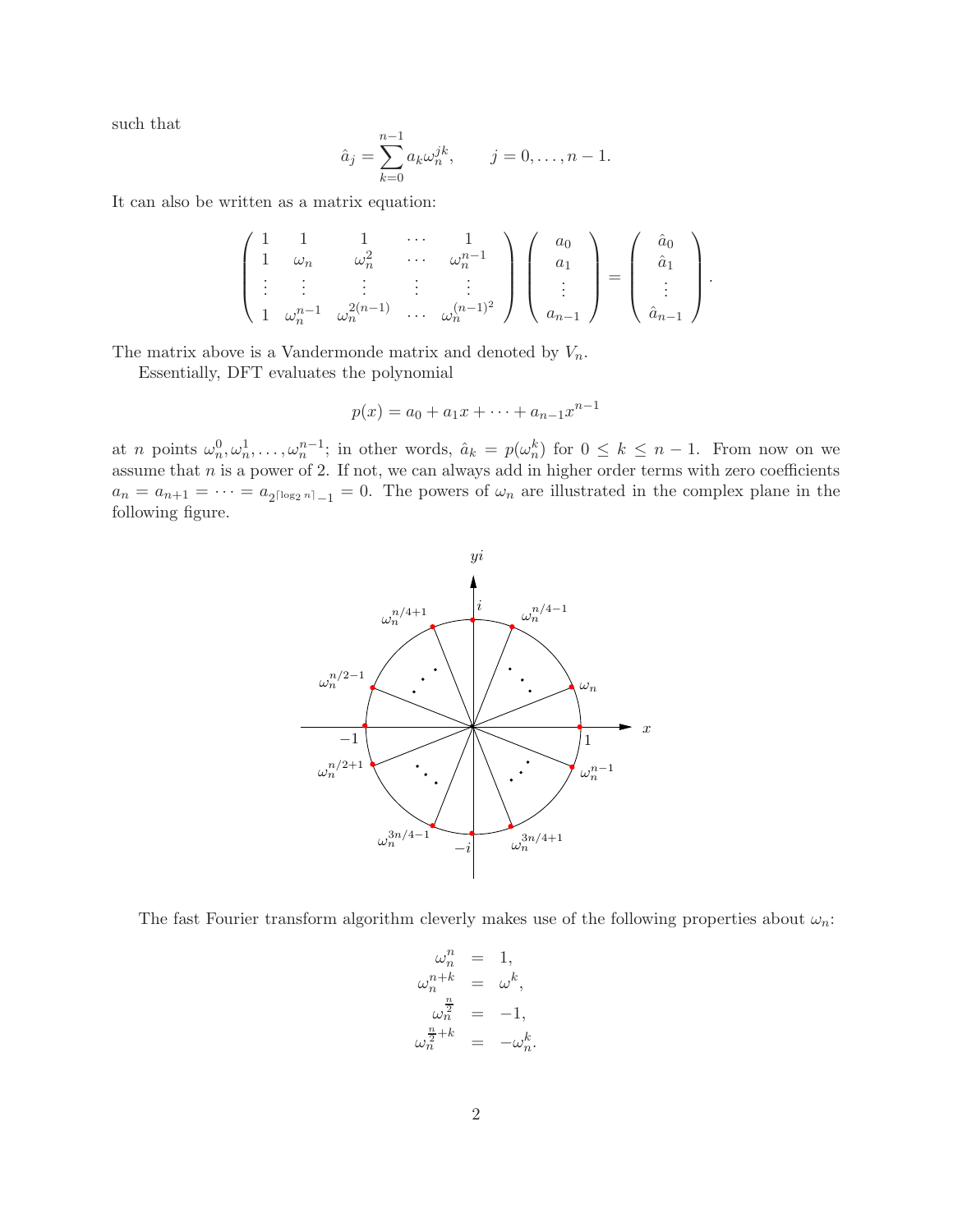It uses a divide-and-conquer strategy. More specifically, it divides  $p(x)$  into two polynomials  $p_0(x)$ and  $p_1(x)$ , both of degree  $\frac{n}{2} - 1$ ; namely,

$$
p_0(x) = a_0 + a_2x + \dots + a_{n-2}x^{\frac{n}{2}-1},
$$
  
\n
$$
p_1(x) = a_1 + a_3x + \dots + a_{n-1}x^{\frac{n}{2}-1}.
$$

Hence

$$
p(x) = p_0(x^2) + xp_1(x^2).
$$
\n(1)

In this way the problem of evaluating  $p(x)$  at  $\omega_n^0, \ldots, \omega_n^{n-1}$  breaks down into two steps:

- 1. evaluating  $p_0(x)$  and  $p_1(x)$  at  $(\omega_n^0)^2$ ,  $(\omega_n^1)^2$ , ...,  $(\omega_n^{n-1})^2$ ,
- 2. combining the resulting according to (1).

Note that the list  $(\omega_n^0)^2$ ,  $(\omega_n^1)^2$ , ...,  $(\omega_n^{n-1})^2$  consists of only  $\frac{n}{2}$  complex roots of unity, i.e.,  $\omega_n^0, \omega_n^2, \ldots, \omega_n^{n-2}$ . So the subproblems of evaluating  $p_0(x)$  and  $p_1(x)$  have exactly the same form as the original problem of evaluating  $p(x)$ , only at half the size. This decomposition forms the basis for the recursive FFT algorithm presented below.

RECURSIVE-DFT(
$$
a, n
$$
)  
\n1 if  $n = 1$   
\n2 then return  $a$   
\n3  $\omega_n \leftarrow e^{i\frac{2\pi}{n}}$   
\n4  $\omega \leftarrow 1$   
\n5  $a^{[0]} \leftarrow (a_0, a_2, \ldots, a_{n-2})$   
\n6  $a^{[1]} \leftarrow (a_1, a_3, \ldots, a_{n-1})$   
\n7  $\hat{a}^{[0]} \leftarrow \text{RECURSIVE-DFT}(a^{[0]}, \frac{n}{2})$   
\n8  $\hat{a}^{[1]} \leftarrow \text{RECURSIVE-DFT}(a^{[1]}, \frac{n}{2})$   
\n9 for  $k = 0$  to  $\frac{n}{2} - 1$  do  
\n10  $\hat{a}_k \leftarrow \hat{a}_k^{[0]} + \omega \hat{a}_k^{[1]}$   
\n11  $\hat{a}_{k+\frac{n}{2}} \leftarrow \hat{a}_k^{[0]} - \omega \hat{a}_k^{[1]}$   
\n12  $\omega \leftarrow \omega \omega_n$   
\n13 return  $(\hat{a}_0, \hat{a}_1, \ldots, \hat{a}_{n-1})$ 

To verify the correctness, we here understand line 11 in the procedure Recursive-DFT:

$$
\hat{a}_{k+\frac{n}{2}} = \hat{a}_k^{[0]} - \omega \hat{a}_k^{[1]}.
$$

At the *k*th iteration of the **for** loop of lines 9–12,  $\omega = \omega_n^k$ . We have

$$
\hat{a}_{k+\frac{n}{2}} = \hat{a}_{k}^{[0]} - \omega_{n}^{k} \hat{a}_{k}^{[1]}
$$
\n
$$
= \hat{a}_{k}^{[0]} + \omega_{n}^{k+\frac{n}{2}} \hat{a}_{k}^{[1]}
$$
\n
$$
= p_{0} \left( \omega_{n}^{2k} \right) + \omega_{n}^{k+\frac{n}{2}} p_{1} \left( \omega_{n}^{2k} \right)
$$
\n
$$
= p_{0} \left( \omega_{n}^{2k+n} \right) + \omega_{n}^{k+\frac{n}{2}} p_{1} \left( \omega_{n}^{2k+n} \right)
$$
\n
$$
= p \left( \omega_{n}^{k+\frac{n}{2}} \right), \qquad \text{from (1).}
$$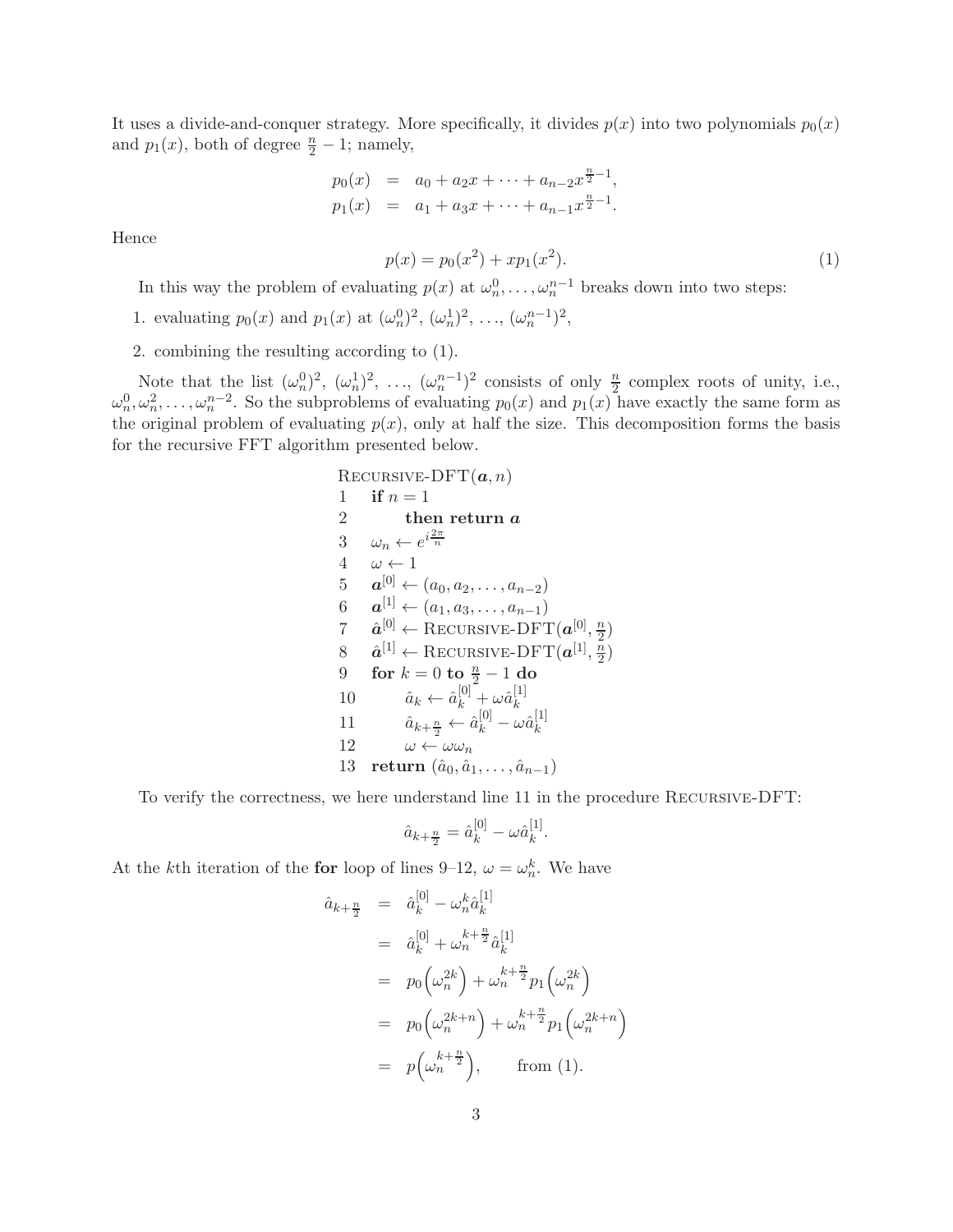Let  $T(n)$  be the running time of RECURSIVE-DFT. Steps 1–6 take time  $\Theta(n)$ . Steps 7 and 8 each takes time  $T(\frac{n}{2})$  $\frac{n}{2}$ ). Steps 9–13 take time  $\Theta(n)$ . So we end up with the recurrence

$$
T(n) = 2T\left(\frac{n}{2}\right) + \Theta(n),
$$

which has the solution

$$
T(n) = \Theta(n \log_2 n).
$$

## 2 Inverse DFT

Suppose we need to compute the inverse Fourier transform given by

$$
a=V_n^{-1}\hat{a}.
$$

Namely, we would like to determine the coefficients of the polynomial  $p(x) = a_0 + \cdots + a_{n-1}x^{n-1}$ given its values at  $\omega_n^0, \ldots, \omega_n^{n-1}$ . Can we do it with the same efficiency, that is, in time  $\Theta(n \log n)$ ? The answer is yes. To see why, note that the Vandermonde matrix  $V_n$  has inverse

$$
V_n^{-1} = \frac{1}{n} \begin{pmatrix} 1 & 1 & 1 & \cdots & 1 \\ 1 & \omega_n^{-1} & \omega_n^{-2} & \cdots & \omega_n^{-(n-1)} \\ \vdots & \vdots & \vdots & \cdots & \vdots \\ 1 & \omega_n^{-(n-1)} & \omega_n^{-2(n-1)} & \cdots & \omega_n^{-(n-1)^2} \end{pmatrix}
$$

To verify the above, make use of the equation  $\sum_{j=0}^{n-1} (\omega_n^k)^j = 0$  for non-negative integer k not divisible by  $n$ .

Based on the above observation, we can still apply RECURSIVE-DFT by replacing  $\boldsymbol{a}$  with  $\hat{\boldsymbol{a}}$ ,  $\hat{\boldsymbol{a}}$ with  $a, \omega_n$  with  $\omega_n^{-1}$  (that is,  $\omega_n^{n-1}$ ), and scaling the result by  $\frac{1}{n}$ .

# 3 Fast Multiplication of Two Polynomials

Let us now go back to the two polynomials at the beginning:

$$
p(x) = a_0 + a_1 x + \dots + a_{n-1} x^{n-1},
$$
  
\n
$$
q(x) = b_0 + b_1 x + \dots + b_{n-1} x^{n-1}.
$$

Their product

$$
(p \cdot q)(x) = p(x) \cdot q(x) = c_0 + c_1 x + \dots + c_{2n-2} x^{2n-2}
$$

can be computed by combining FFT with interpolation. The computation takes time  $\Theta(n \log n)$ and consists of the following three steps:

1. Evaluate  $p(x)$  and  $q(x)$  at  $2n$  points  $\omega_{2n}^0, \ldots, \omega_{2n}^{2n-1}$  using DFT. This step takes time  $\Theta(n \log n)$ .